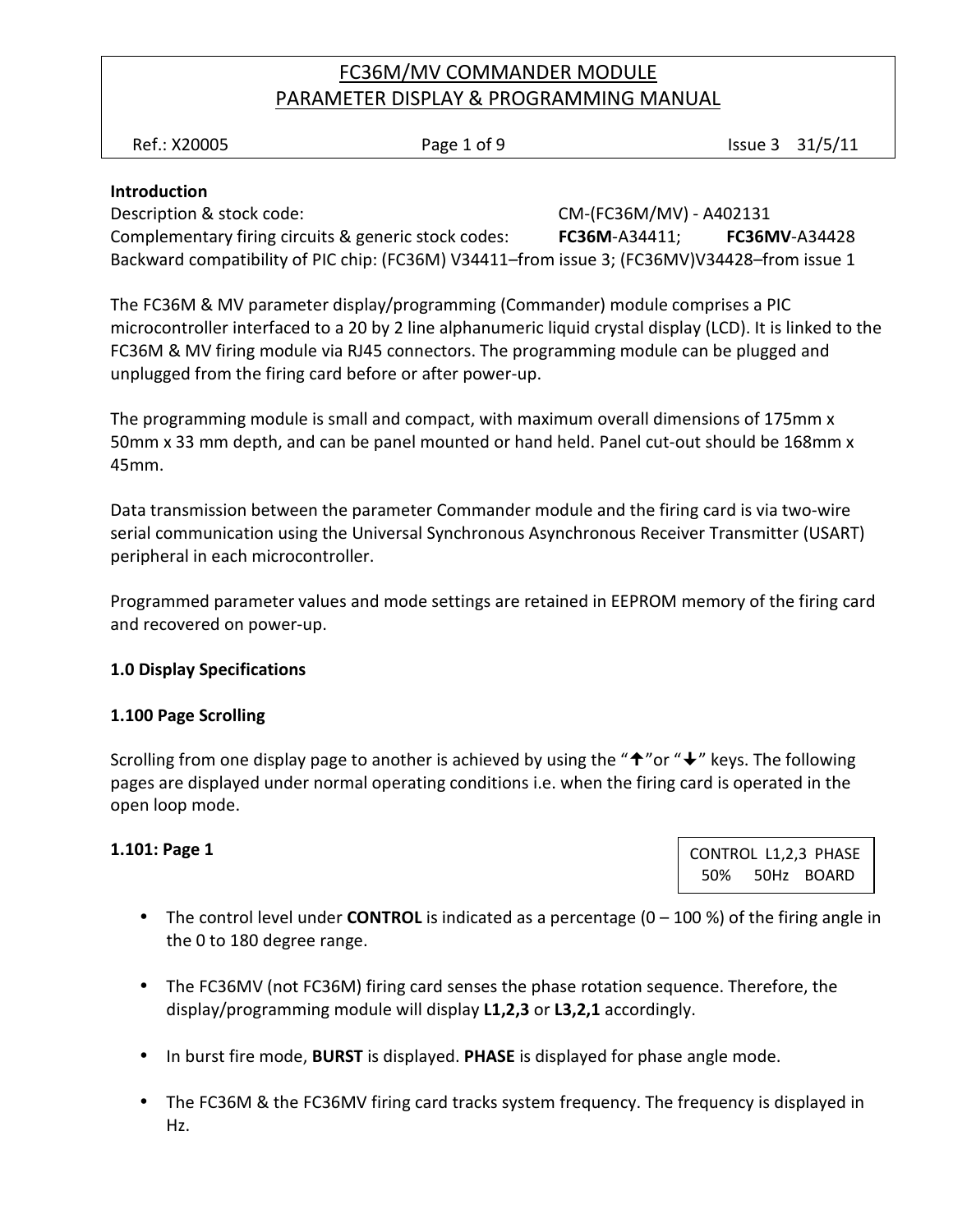Ref.: X20005 **Page 2 of 9** Page 2 of 9 **Issue 3** 31/5/11

• When the board-based parameters are being used, **BOARD** is displayed. When the parameters entered via the programmer are being used, PROG is displayed.

### 1.102: Page 2

ANALOG RESISTIVE STANDARD LIM-OFF

All these functions are settable via the six way dip switch on the main firing card when in BOARD mode or can be programmed when in PROG mode

- In analogue mode, **ANALOG** is displayed and **DIGITAL** for digital mode.
- When a load is specified as resistive or inductive, RESISTIVE or INDUCTIVE is displayed accordingly.
- If a delay in the firing sequence is selected, **DELAY** is displayed, otherwise **STANDARD** is displayed.
- When limiting is enabled, LIM-ON is displayed or LIM-OFF is displayed when limiting is disabled.

#### 1.103: Page 3

SoftSTRT&STP – OFF UP 5.0 DWN 5.0 sec

Timing Calibration

The SoftSTRT&STP function can be enabled via the six way dip switch on the main firing card when in BOARD mode or can be set via the programmer when in PROG mode.

The RAMP trimmer on the main board can be adjusted to set the ramp rate when in board mode or can be set via the programmer when in PROG mode.

- When soft start/stop is enabled SoftSTRT&STP-ON is displayed. The ramp-up or soft-start and ramp down or soft-stop times in seconds are also displayed.
- When soft start/stop is disabled (i.e. hard start & stop) SoftSTRT&STP-OFF is displayed. The ramp times are still displayed.

#### 1.104: Page 4

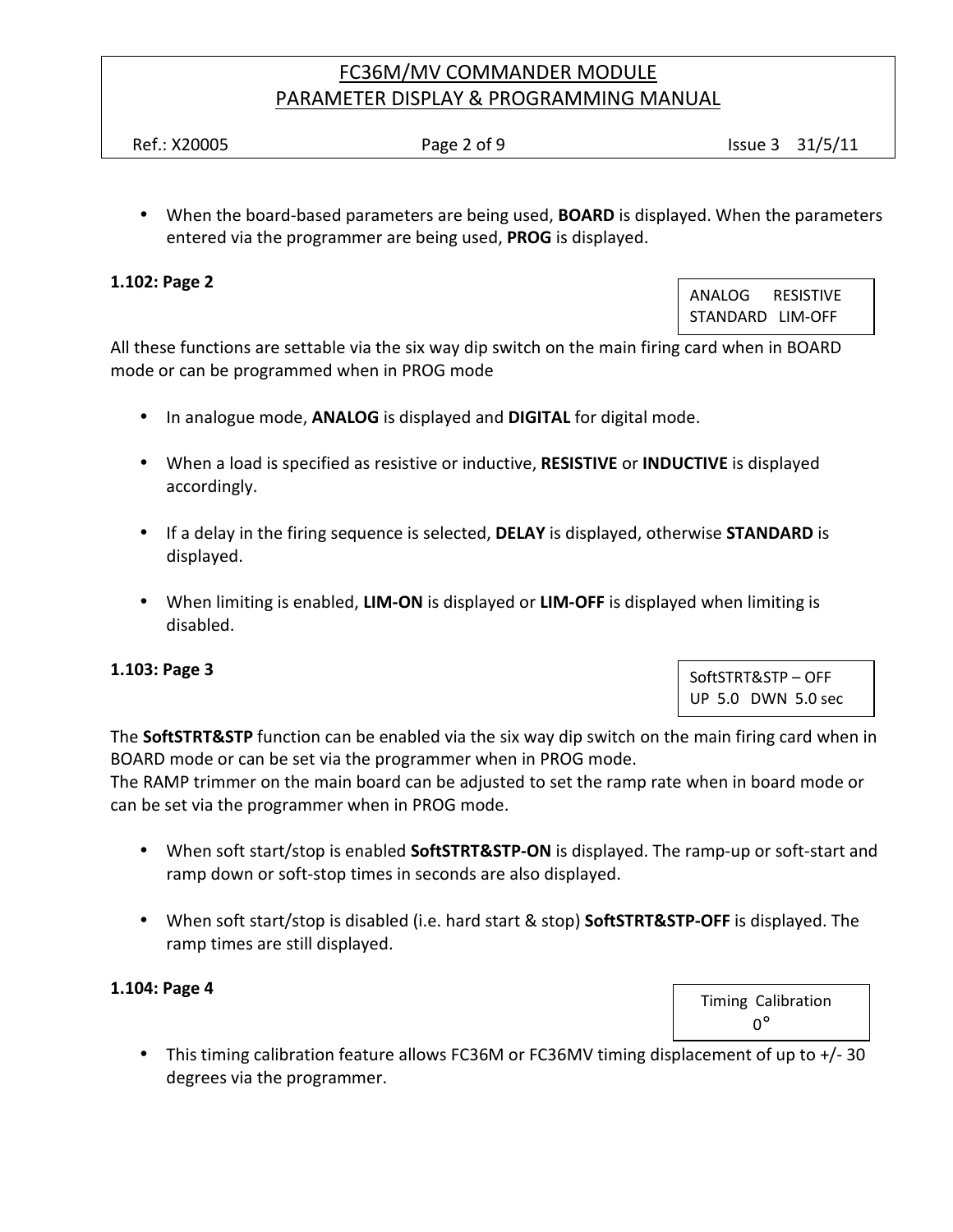Ref.: X20005 **Page 3 of 9** Page 3 of 9

#### 1.105: Page 5

 Swap +ve&-ve OFF SlewRate 5.0 sec

- **Swap +ve & -ve** displays whether the thyristor pairs are reversed or not, dependant upon the setting on the six way dip switch when in BOARD mode or the programmer when in PROG mode.
- The slew rate of the control signal is displayed in increments of 0.1 seconds. Range is between 0.0 to 5.0 seconds that is only settable via the programmer.

#### 1.106: Page 6

• The "PID" settings are displayed on this page. Only applicable when the controller has been configured for close loop operation. Values can be adjusted via the programmer.

### 1.107: Page 7

- Firing card can be configured for OPEN LOOP or CLOSE LOOP via the programmer.
- REMOTE or LOCAL signal when the firing card is operating in the close loop mode.

#### 1.108: Page 8

- Set displays the current/voltage\* setpoint. The maximum current value is dependant upon the shunt range and can be set by adjusting the  $I_{\text{SET}}$  trimmer when in BOARD mode or via the programmer when in PROG mode.
- Run displays the actual run current/voltage\* when calibrated.
- \* The voltage readings are only displayed when the firing card has been set for closed loop control.

#### 1.109: Page 9

• When a shunt is utilised in the system, then the controller can be calibrated to display the actual current. For this the shunt range must be specified and is displayed on this screen. This setting is available through the calibration menu on the programmer.

| D 0.00                  |
|-------------------------|
| tha controllar hac haan |

P 1.00 | 0.100

| Open-Loop         |  | <b>REMOTE</b> |
|-------------------|--|---------------|
| Current Mode Mean |  |               |

| Set 500A | 100V |
|----------|------|
| Run 0.0A | 0.0V |

Shunt Range 800A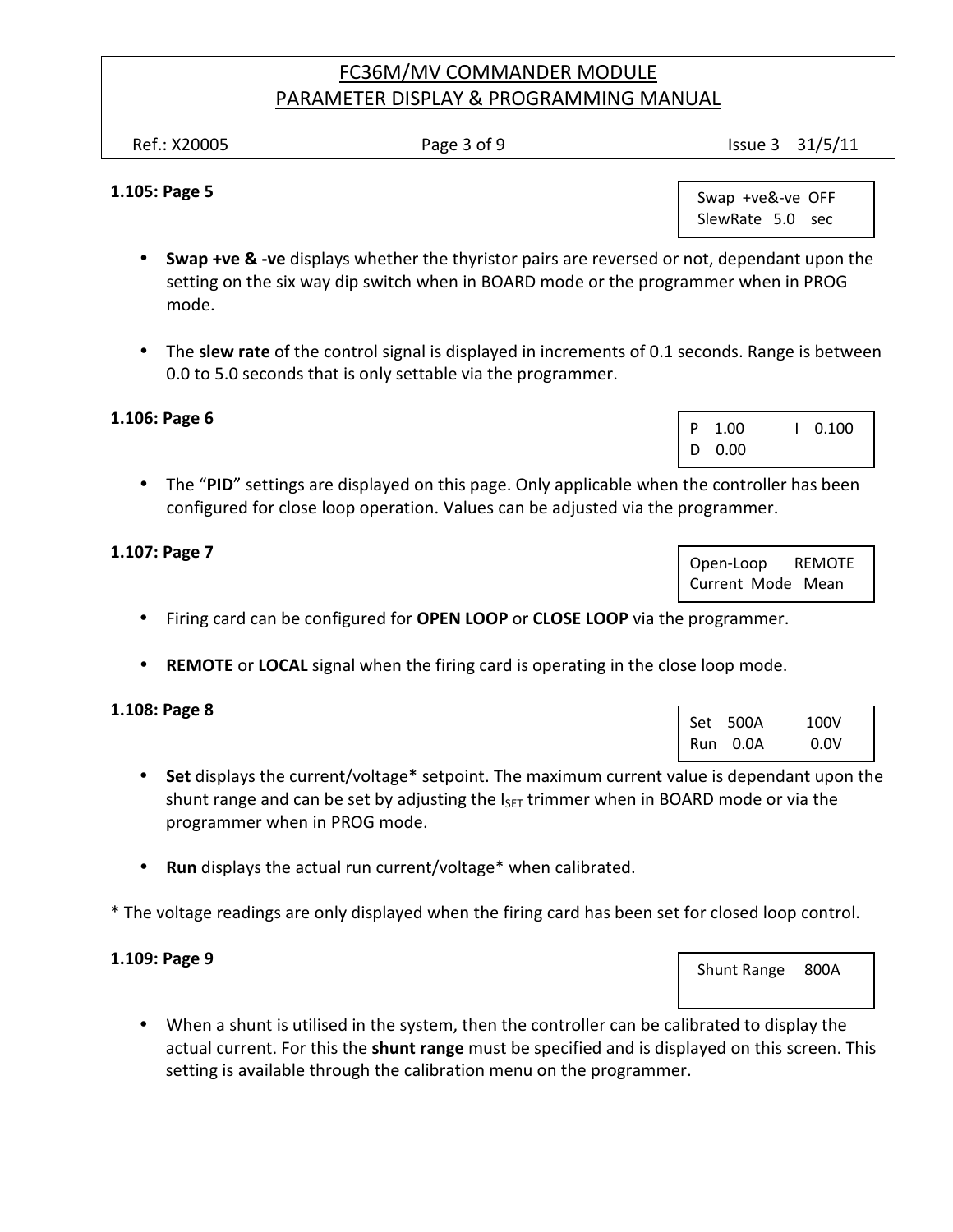| Ref.: X20005 | Page 4 of 9 | Issue 3 31/5/11 |
|--------------|-------------|-----------------|
|              |             |                 |

#### 1.110: Page 10

I LIMIT SET TRIP A 0.0 500 800

This screen displays the current LIMIT, SET & TRIP levels. The SET and TRIP level parameters are settable via the on board trimmers "I  $_{\text{SET}}$ " and "I  $_{\text{TRIP}}$ " when in BOARD mode or via the programmer when in PROG mode.

- When the LIMIT equals or exceeds the set level, **SET** flashes at a frequency of 1 Hz.
- When the LIMIT equals or exceeds the trip level (i.e. overcurrent trip), TRIP flashes at a frequency of 1 Hz.

### 1.2: Phase Fault (FC36MV only)

• When a phase failure is detected, the display shows **PHASE FAULT** and flashes at a frequency of 1 Hz.

#### 2.0 To Enter Programming Mode

Press & hold the Enter key for two seconds to enter programming mode. Release Enter key when "ENTERING PROGRAMMING MODE" is displayed.

"ENTERING PROGRAMMING MODE" is displayed for a further two seconds. The display will then show "Enter PIN" if the pin access has been set on or will proceed directly to the submenu page.

#### 2.01 Entering PIN.

If PIN access has been set on then a four digit number will need to be entered. The factory default is 0000. With "Enter PIN**"** flashing**,** the digits can be incremented or decremented using the " $\uparrow$ " and " $\downarrow$ " keys. Pressing the ENT key will select the digit that is being displayed. This action needs to be carried out for all four digits.

Entering an incorrect PIN will cause the display to show "Wrong PIN" for two seconds before reverting back to the "Enter PIN" screen. Only on entering the correct PIN will the programmer proceed to the submenu page.

PHASE FAULT

 ENTERING PROGRAMMING MODE

Enter PIN: \*\*\* 0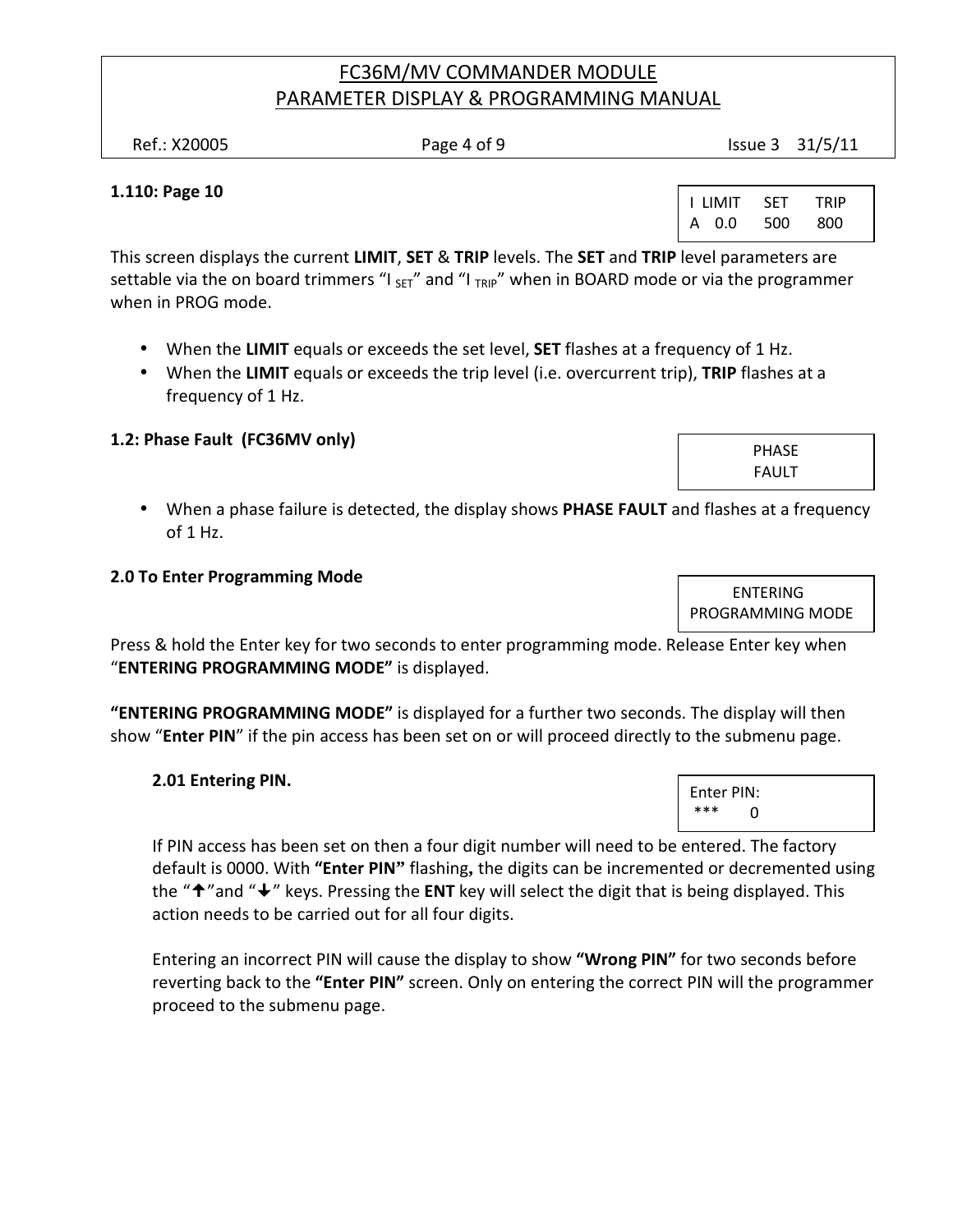Ref.: X20005 **Page 5 of 9** Page 5 of 9

#### 2.1 SUBMENUS

Parameters PIN Calibrate Display

The display will show four submenus Parameters, Calibrate, PIN & Display that may be selected. Pressing the " $\uparrow$ " or " $\downarrow$ " key enables the user to navigate. On pressing the ENT key, the appropriate flashing submenu will be selected.

### 2.2. Functions Of The Keys During Programming Mode

### 2.2.1. "↑" & "↓" Keys

Press & release the " $\uparrow$ " or" $\downarrow$ " keys to increment or decrement numerical values by 1. Accelerated value increments or decrements can be achieved by pressing the key " $\hat{\tau}$ " or "↓"key continuously. Please note that values are downloaded to the firing module as they are being incremented or decremented.

When programming non-numerical function, press & release the " $\uparrow$ " or " $\downarrow$ " key to toggle between choices.

#### 2.2.2. To Confirm Values

Press & release the **ENT** key to program the next function. This will automatically be shown flashing.

Pressing & releasing ENT while programming the last function will take user back to the submenu page.

#### 2.2.3. Esc Key Function During Programming Mode

Press & release the **ESC** key to program the previous function. This will automatically be shown flashing.

Pressing & releasing ESC while programming the first function, will take user back to the submenu page.

LEAVING PROGRAMMING MODE

Pressing & releasing ESC whilst in the submenu page will exit programming mode. "LEAVING PROGRAMMING MODE" will be displayed for 2 seconds. The display/programming module reverts to display mode and the user is returned to the page from which programming mode was entered.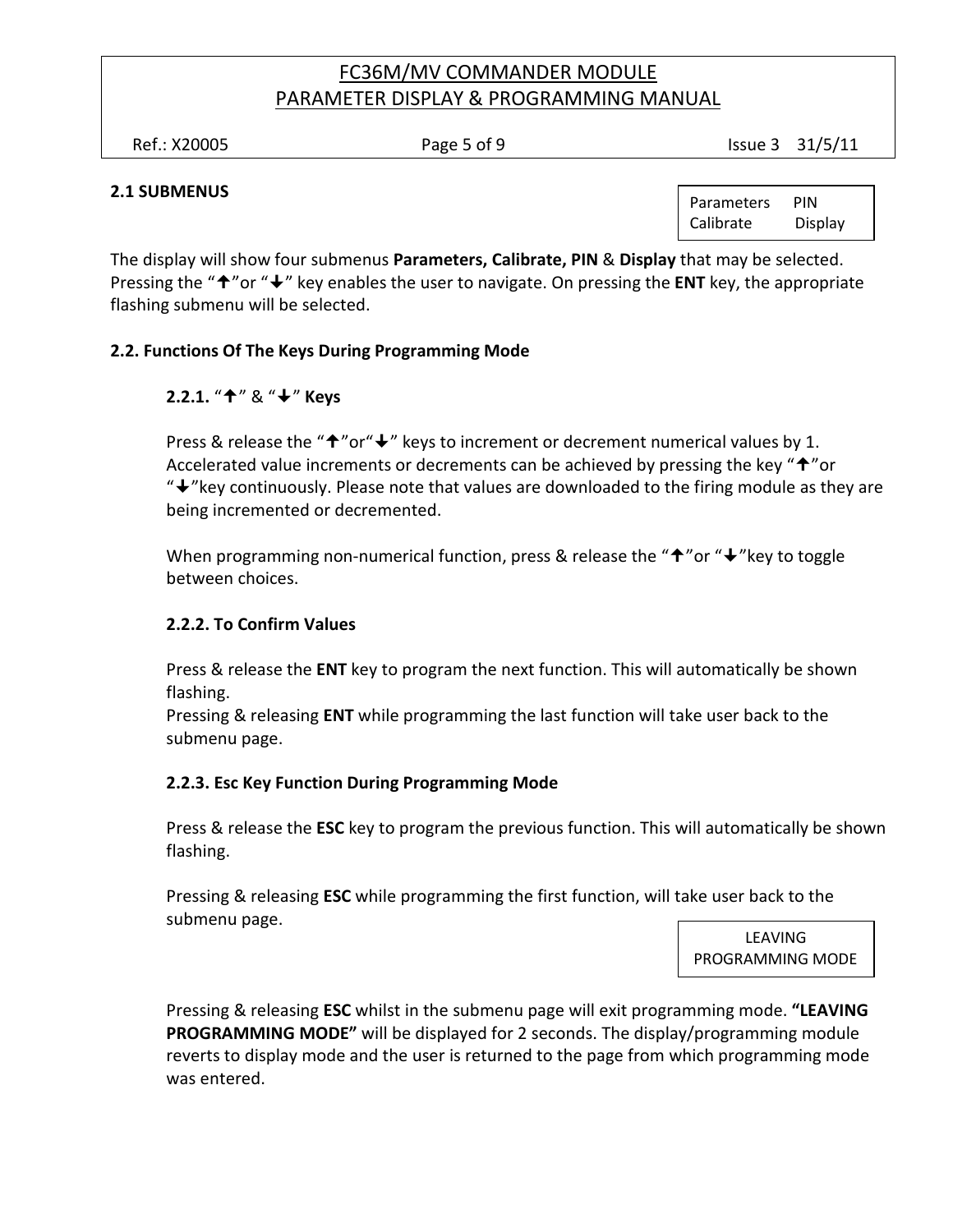Ref.: X20005 **Page 6 of 9** Page 6 of 9 **Issue 3** 31/5/11

#### 3.0 Programming

### 3.1 Parameters

Parameters PIN Calibrate Display

The parameters that are able to be programmed are as follows, in the order shown:

| <b>CONTROL L1,2,3 PHASE</b> |                   |
|-----------------------------|-------------------|
| 50%                         | 50Hz <b>BOARD</b> |

• BOARD or PROG : - BOARD selects the board (Default) settings that are selected by the on board six way dip switch and the three trimmers (I<sub>SET</sub>, I<sub>TRIP</sub> & RAMP). **PROG** selects the settings that are programmed via the programmer and ignores the position of the six way dip switch and the three trimmers  $(I_{\text{SET}})$ ,  $I_{\text{TRIP}}$  & RAMP).

> Open-Loop LOCAL Current Mode Mean

- Open-Loop or Closed-Loop :- Open-Loop is the default setting for the firing card, but it can be configured to operate in Closed-Loop when a feedback signal is fed back into the firing module.
- LOCAL or REMOTE :- If the closed loop option has been selected then the firing card can be configured to either operate from a LOCAL setpoint (Commander module) or a REMOTE setpoint (0-5v I/P of the firing card).
- Current Mode or Volt Mode :- If the closed loop option has been selected then the firing card can be configured to either operate in Current Mode (constant current) or Volt Mode (constant voltage).
- Mean or trueRMS :- Depending upon the feedback signal that is being fed back into the firing card, the user can select Mean or trueRMS. Typically a signal fed back from a DC shunt would be considered to be Mean and a signal fed back from a current transformer would be seen as trueRMS.

The next parameter that the user can set will depend upon what the previous selections were.

| For $\vert$ | Closed-Loop<br>XXXXXX<br>Current Mode XXXXXX                                                 | Next Page is | Set 500A<br>ـ99.9V<br>Run 0.0A<br>0.0V |  |
|-------------|----------------------------------------------------------------------------------------------|--------------|----------------------------------------|--|
|             | 99.9 V :- The user is able to set the maximum voltage (V Limt) that the system may go up to. |              |                                        |  |
| For         | Closed-Loop<br>XXXXXX<br>Volt Mode<br>XXXXXX                                                 | Next Page is | Set 99.9V<br>500A<br>Run 0.0V<br>0.0A  |  |

99.9 V :- The user is able to set the constant voltage setpoint.

The next screen displayed is common to any of the modes that have been previously selected.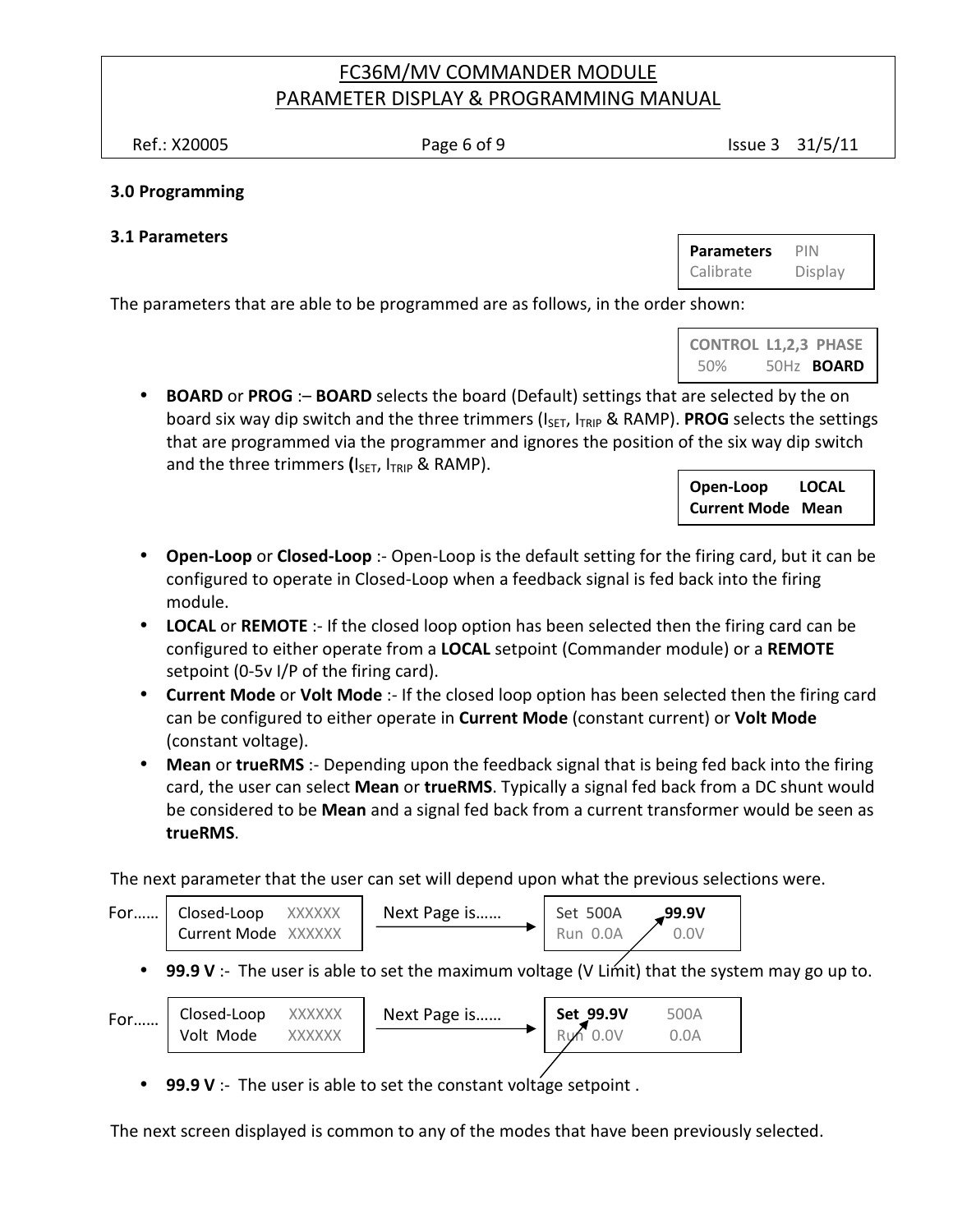Ref.: X20005 **Page 7 of 9** Page 7 of 9

| <b>LIMIT</b>  | - SET | <b>TRIP</b> |  |
|---------------|-------|-------------|--|
| $\bullet$ 0.0 | 500   | 800         |  |

- SET :- When the firing card is operating in Closed loop/Current mode/LOCAL, then this value is the constant current setpoint, otherwise it's the current limit setpoint for all other modes.
- TRIP :- The current TRIP level can be set by the user. The maximum value will be dependant upon the shunt range.

The next page will only be displayed if the firing card has been configured to operate in **Closed-Loop** mode.

| P 1.00 | 10.100 |  |
|--------|--------|--|
| D 0.00 |        |  |

• PID :- The user is able to set the values for, P (Proportional), I (Intergral) & D (Derivative).

 SoftSTRT&STP - OFF UP 10.0 DWN 10.0 sec

• SoftSTRT&STP :- The user can select to enable or disable soft start & stop and also set the UP and DOWN ramp speeds. This setting is only applicable for when the firing card has been set to operate in PROG mode.

All options on this page are only applicable for when the firing card has been set to operate in PROG mode.

- ANALOG or DIGITAL :- Selection of either an analogue or digital control signal.
- RESISTIVE or INDUCTIVE :- Timing selection for type of load.
- STANDARD or DELAY :- Standard or delay timing.
- LIM-OFF or LIM-ON :- Limit can be enabled or disabled.

 Timing Calibration  $0^\circ$ 

• Timing Calibration :- Allows firing card timing displacement of up to +/- 30 degrees. This is a global parameter so will be applicable for both **BOARD** and **PROG** modes.

| Swap $+ve$ & $-ve$ | OFF    |
|--------------------|--------|
| SlewRate           | 5.0sec |

• Swap +ve&-ve :- Option for reversing the drive to the thyristor pairs.

 ANALOG RESISTIVE STANDARD LIM-OFF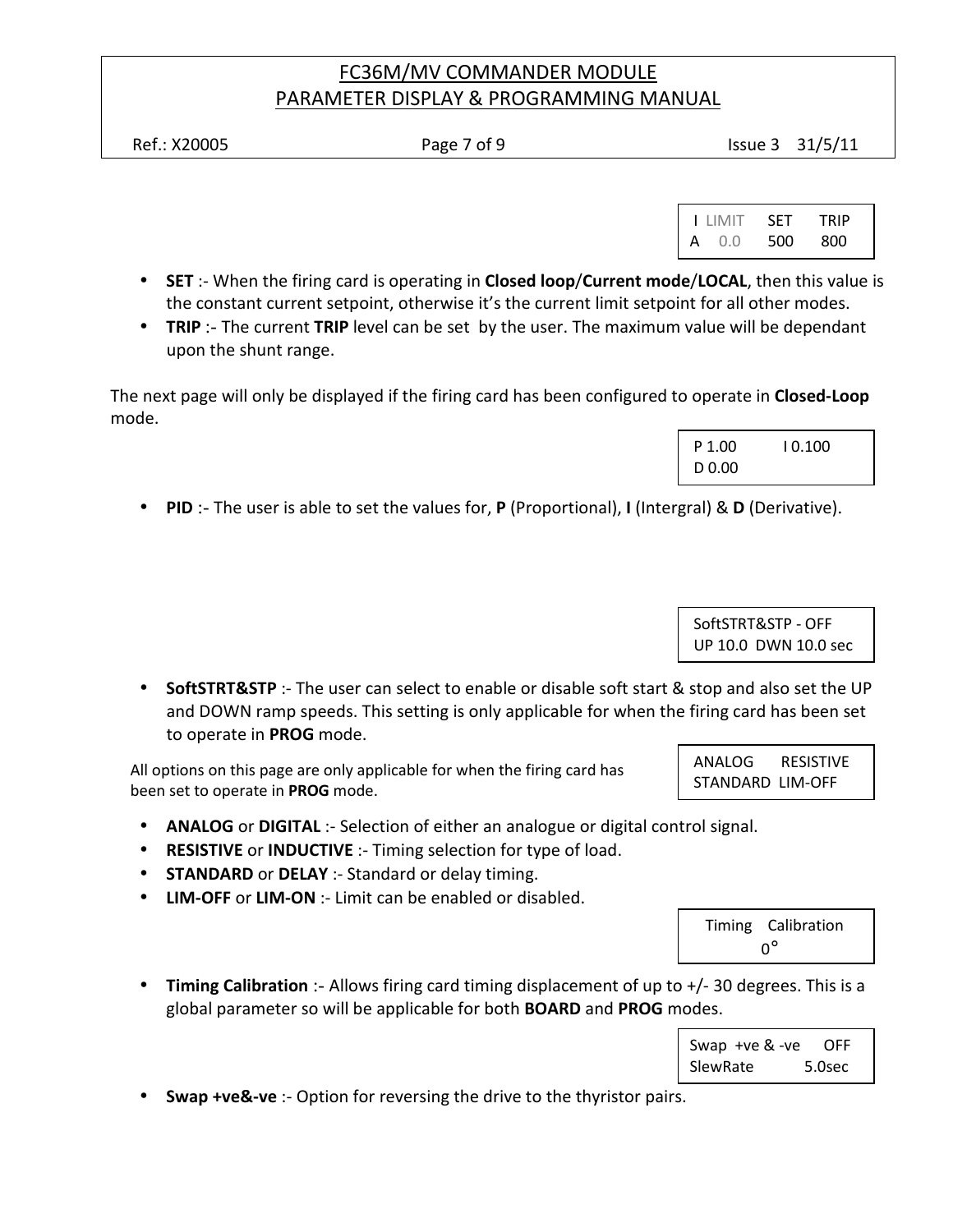**SlewRate** :- A global parameter that is settable from 0.0 to 5.0 seconds in 0.1 second increments.

#### 3.2 Calibrate

The values that can be calibrated are as follows in the order shown:

• Shunt Range :- User settable between 10-1000A.

Shunt Range 800A

|   | <b>I LIMIT</b> | SFT | TRIP |  |
|---|----------------|-----|------|--|
| A | 0.0            | 500 | 800  |  |

• LIMIT :- Calibration of the actual running current. This must be carried out with the aid of an external calibrated meter monitoring the current and where possib

| SET 500A | 99.9V |
|----------|-------|
| RUN 0.0A | 0.0V  |

- Run :- Calibration of the actual load voltage. An external calibrated meter monitoring the load voltage must be used. This screen only displays "V" in closed loop mode.
- 3.3 PIN

| Parameters | PIN     |
|------------|---------|
| Calibrate  | Display |

PINaccess ON

• PINaccess :- PIN access for programming mode can be enabled or disabled.

Change PIN ? YES

• Change PIN :- For entering a custom PIN. If NO is selected then display will revert back to the submenu page. If YES is selected then display will proceed to the next page….

> Enter New PIN: XXX 0

• Enter New PIN :- A new pin can be entered at this stage in the same manner as described in 2.01.

| Parameters       | PIN     |
|------------------|---------|
| <b>Calibrate</b> | Display |

| icu out with the aid of an   |               |  |
|------------------------------|---------------|--|
| le in open loop mode.        |               |  |
| $\mathbf{I}$<br>$CFT = 500A$ | $\sim$ $\sim$ |  |